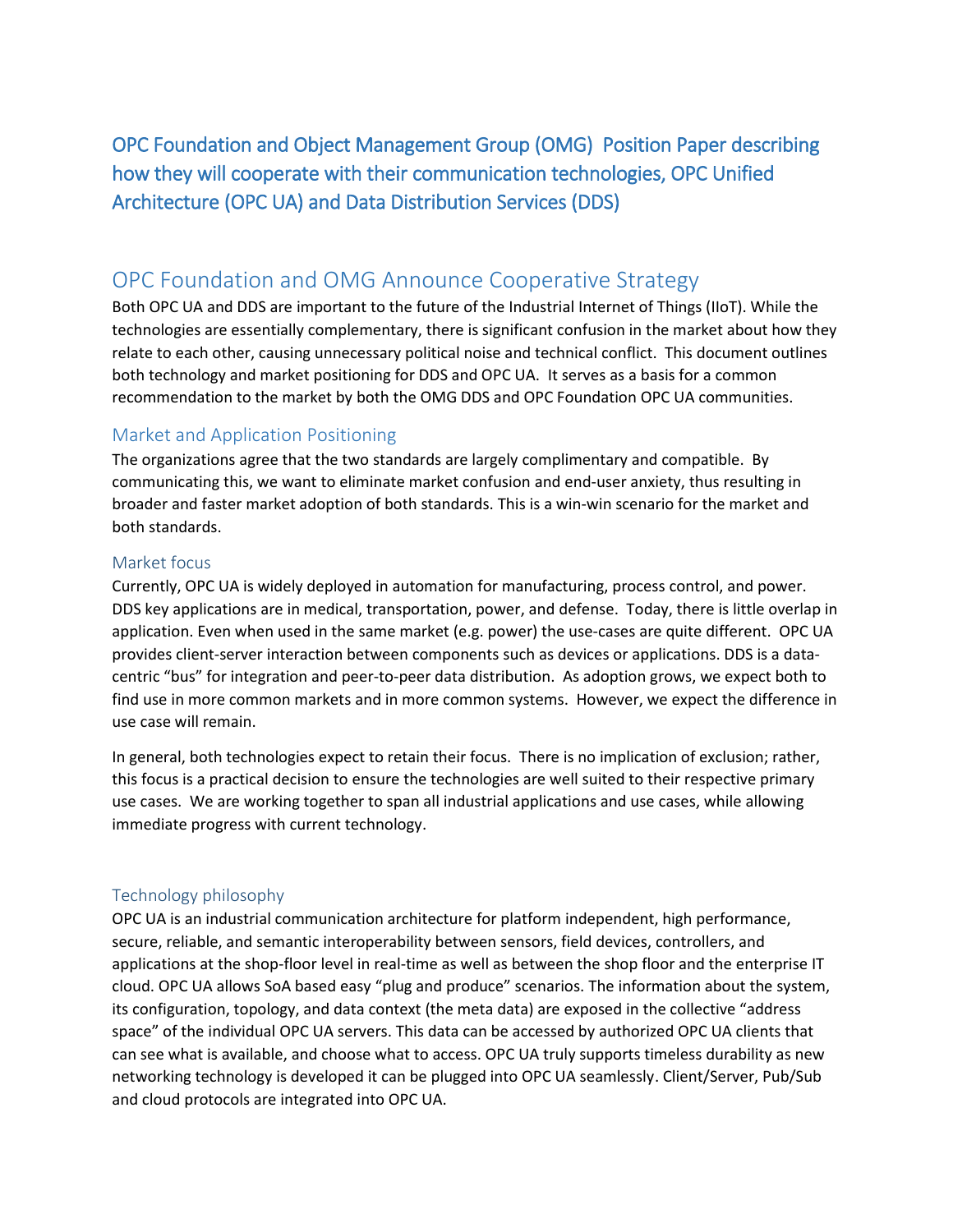DDS provides location transparent, interoperable, secure, platform independent, real-time data sharing across any kind of network. DDS lets applications define and share user data with controlled "Quality of Service" (QoS) such as performance, scalability, reliability, durability and security. DDS hides network topology and connectivity details from the application, providing a simple yet powerful data-sharing abstraction that scales from local area networks to fog and cloud computing. It can support even large fan out and sub-millisecond latency. DDS defines a "common data-centric information model" so that applications can run "plug & play" with very little or no deployment configuration. System configuration details are deemphasized to ease redundancy and interoperability.

#### Examples:

As a rough example, in an automation system, a controller may have 500,000 variables internally. The OPC UA server could expose 5000 of these variables to be available for an HMI. The HMI can then select a subset of these variables. In parallel, the controller also offers 50 variables for MES and 100 for analytics in the cloud. OPC UA is optimized to expose and exchange data and information including live data, alarming and historical data. It lets clients browse data, whether simple or complex, and subscribe to servers with exception-based distribution. Device manufacturers like Robots, Smart Cameras, Smart Meters, RFID-Readers can model their functional information and behavior such that generic clients like an MES systems (e.g. SAP) can discover and orchestrate the services. Building an autonomous network of smart OPC UA enabled devices and applications results in highly flexible production with fully secured integration.

As a DDS example, consider a medical equipment manufacturer building many types of devices and applications that must cooperate in real time to monitor and control the care of thousands of patients from anywhere. Devices may include surgical robotics with fast feedback loops, shared video streams going to many different users, and interfaces to mobile (e.g. ambulance), fog, and cloud (e.g. analytics, records) systems. The DDS "global data space" provides a powerful integration environment that automatically finds the right data and sends each application exactly and only what it needs to operate, while enforcing per-stream delivery timing, reliability, redundancy control, and security.

DDS strives for data integration flexibility across many types of systems. It adapts well, for instance, to intelligent in-vehicle autonomous control systems that need to read sensors, assess the situation, and actuate control. It can connect edge to fog and cloud to monitor and control devices in a smart city. It can connect extensive networks of devices into locally-controlled smart power grids. It can manage thousands of tracks in a radar system, and connect multiple radars into an intelligent air-traffic control system.

Because the focal applications and approaches for DDS and OPC UA are in fact quite different, most applications clearly fit better with one or the other. But, customers must choose a standard path now to implement a successful IIoT strategy. Thus, by working together, the DDS and OPC UA communities provide a non-proprietary path to interoperability, regardless of the customer's choice of starting technology.

# Technology Combinations

We are already working together on integration. We are pursuing two ways for the technologies to work together: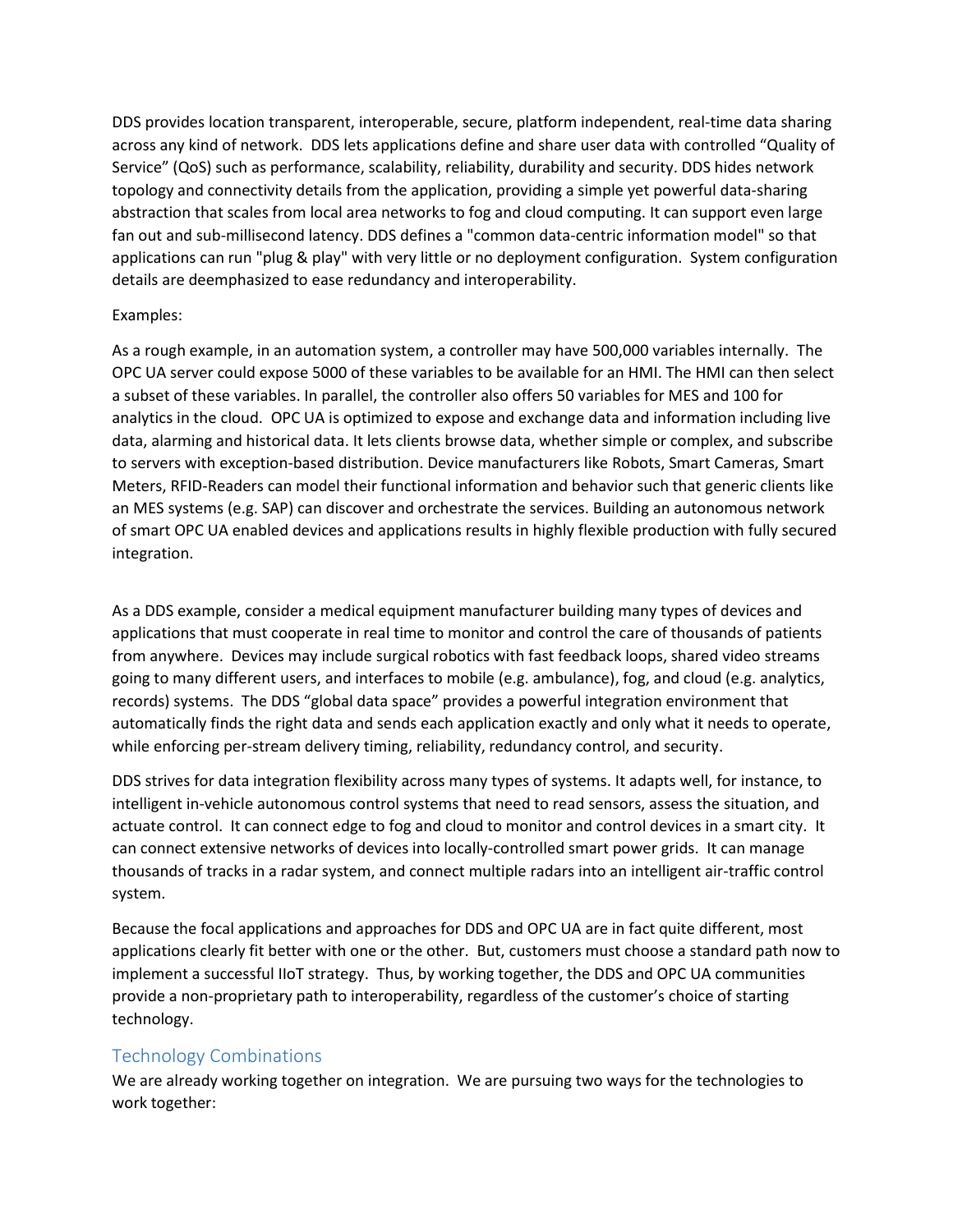- A "OPC UA/DDS gateway" specification that will permit independent implementations to work together more easily.
- A "OPC UA DDS Profile" for integrated use cases

### OPC UA/DDS Gateway

Both organizations agreed on efforts to create a bi-directional bridge between OPC UA and DDS. This specification will map DDS to the client/server and lightweight OPC UA UDP pubsub paradigms. This will provide easy OPC UA/DDS inter-connectivity.

OPC UA UDP pubsub will be able to use the gateway executing as a separate process to allow unmodified OPC UA and DDS applications to interoperate. Also, the interoperability offered by the gateway will not be limited to pub-sub. It will extend to the other aspects of OPC UA, such as method invocation and address space browsing.

#### OPC UA DDS Profile

Experts in both OPC UA and DDS are working on a specification for an "OPC UA DDS pubsub" profile. The goal is to add "DDS" as an additional "communications model" to OPC UA.

DDS will preserve its character and its integrity to ensure interoperability with existing DDS applications. OPC UA would provide an "OPC UA" way to configure and use the DDS entities (i.e. expose them in the OPC UA Address Space). Those entities would appear as specializations of the base OPC UA publish subscribe information model and retain their configurability using the full DDS concepts and QoS.

A key goal is that applications built with the OPC UA DDS pubsub will communicate seamlessly with DDSonly applications. DDS will map or extend its type system to accept the OPC-UA types. The map may extend to the data model (types) the topics, QoS, etc. With this, the existing DDS mechanisms will continue to be able to record, visualize, route, and otherwise process messages with data that originate from an OPC UA Server that acts as a Publisher. In addition, data that originates from DDS applications will be consumable by OPC UA applications.

### Usage FAQ

### Where do I start?

When the OPC UA DDS pubsub profile and the OPC UA/DDS gateway are available, applications may in principle use either technology and then interoperate. So, your work done in one standard will be automatically leveraged by the other. You should feel comfortable starting with the one that makes the most sense to your application. You can then eventually use the other as need arises. In either case, our intent is to preserve your investment.

To be clear: we recommend that you start with OPC UA if your main challenge is out-of-the-box interoperability of semantic-rich data. Start with DDS to interoperate using a data bus or message bus functionality.

### Should I use the OPC UA DDS pubsub profile, or just use DDS or OPC UA directly?

Use of the OPC UA DDS pubsub profile may be more complex than using DDS or OPC UA by itself. It makes sense to use if visibility and accessibility of the OPC UA information and its semantic combined with DDS pubsub is desired.